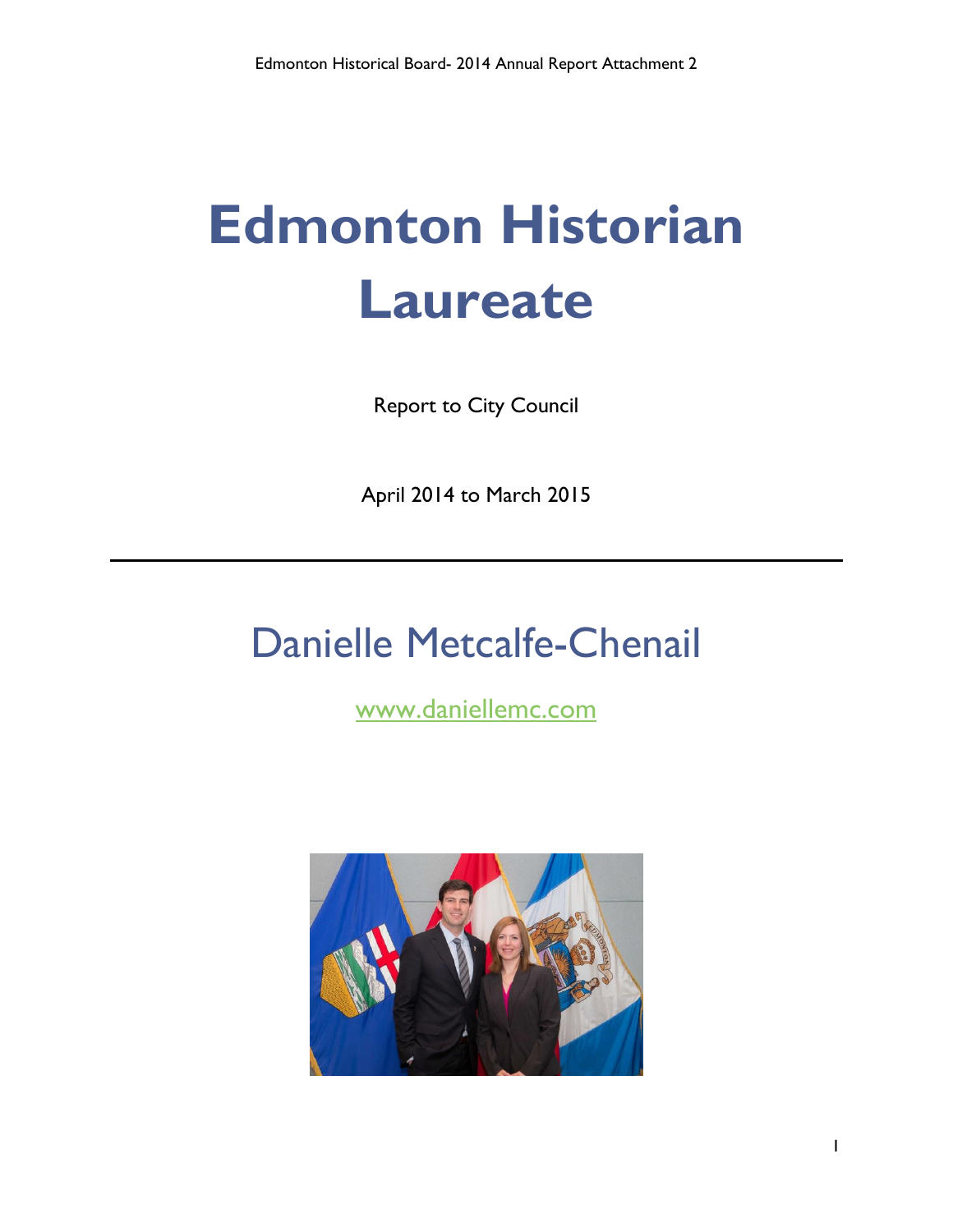## **Contents**

**Events** 

**Publications** 

Awards

**Media** 

Meetings

Training/Workshops

Projects in progress

Projects planned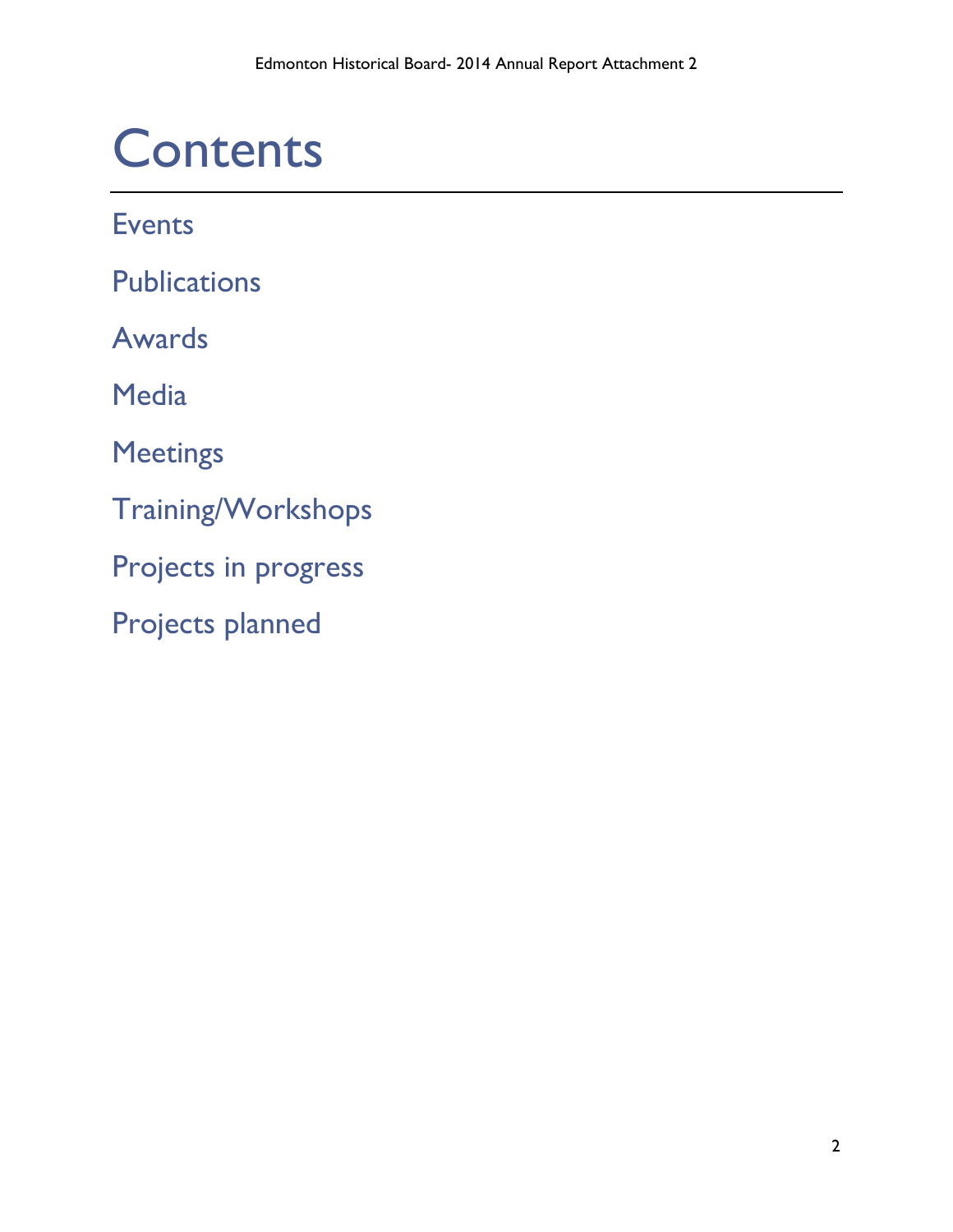### Events

### Speaking Engagements:

- Headliner for LitFest and Words on the Square
- Presenter at Canada's History Forum in Ottawa
- Book launch events across the country from Montreal to Yellowknife to Victoria
- Talks for Creative Mornings, Nerd Nites, and Girl Geek Dinners
- Spoke at opening of Frank Victor Burton Field
- Participated in Read-In Week in French and English, and at City Hall School
- Two professional development workshops for Fort Edmonton Park around decolonization strategies
- Spoke to public history and oral history classes at Grant MacEwan

### Emceeing:

- Interviewed Padma Viswanathan for St. Albert STARFest
- Edmonton Heritage Council Fall social event
- Mill Woods Artists Collective Glass Door Coffee House



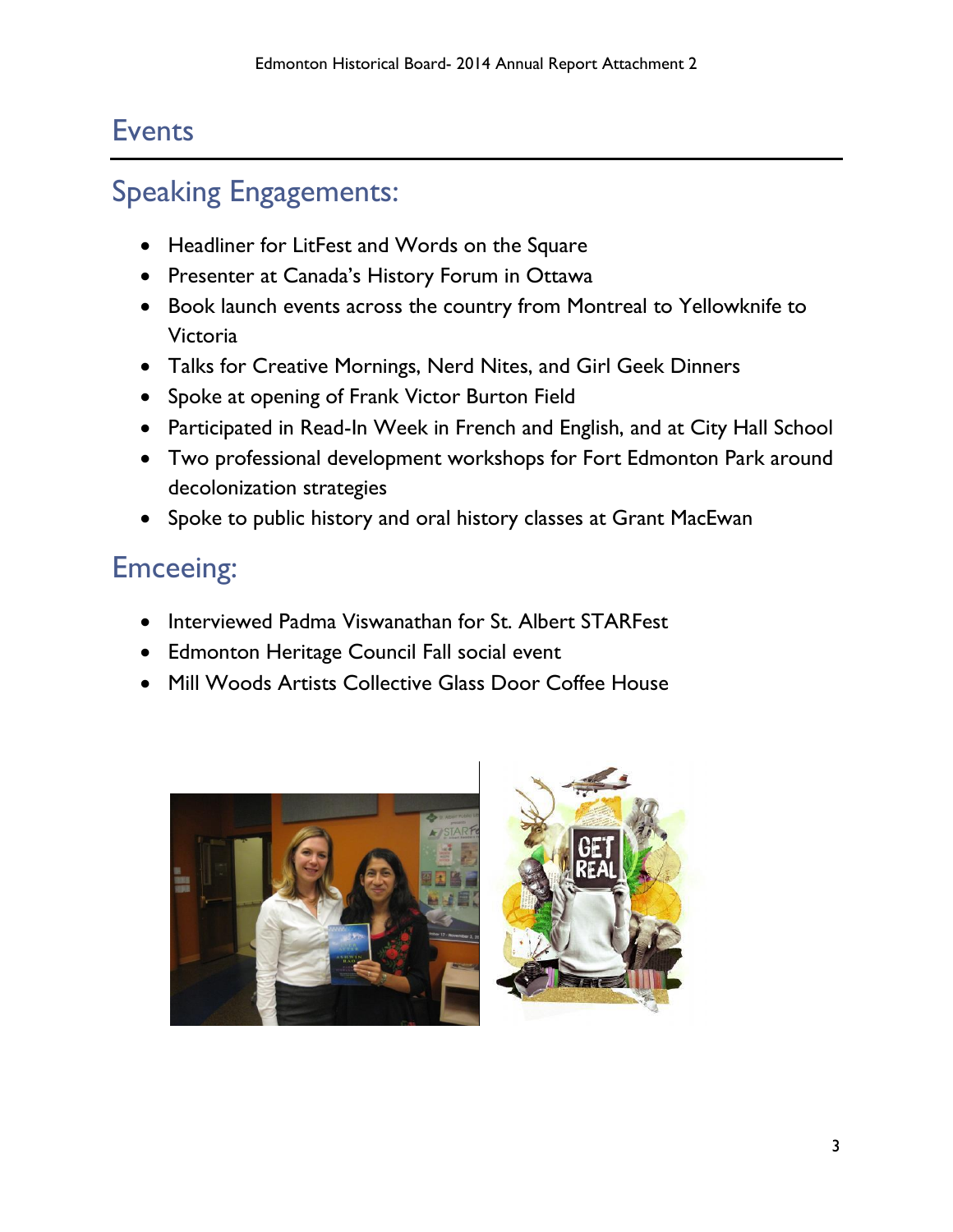### Attended:

- City Hall School Citizenship Fair
- Fort Edmonton Park opening day
- Edmonton Historical Board Plaques and Awards evening
- Governor General's History Awards ceremony and gala
- Canada's Aviation Hall of Fame Gala
- Alberta Railway Museum's open house



### **Publications**

- *Polar Winds: A Century of Flying the North*, published by Dundurn in September 2014
- Articles on Edmonton's heritage and community for *Edmonton Journal*, *Avenue*, *Homes & Living* (Calgary and Victoria), *ACUA Vitae*, Edmonton City as Museum Project website, and Edmonton Heritage Council website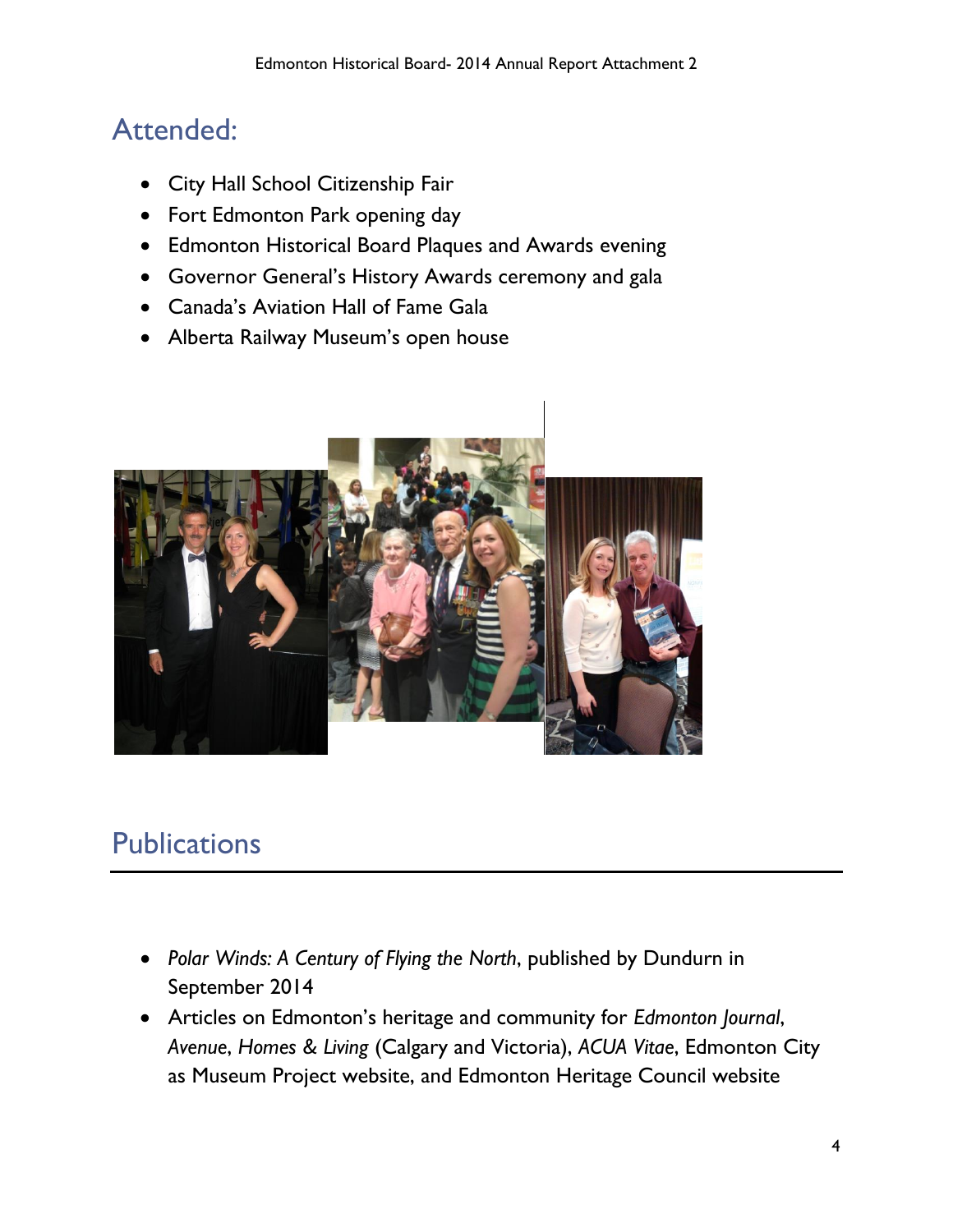Wrote children's book, *Aviation ABC's*, with local content

### Awards

Elsie MacGill Foundation's Northern Lights Award, Rising Star category



WWW.WINGSMAGAZINE.COM

November/December 2014 | WINGS 9

### **Meetings**

- Edmonton Historical Board (x 4) and City Council luncheon
- Edmonton Heritage Council AGM and board meeting
- Nii Koney, Nile Foundation
- Christina Hardies, Mill Woods Mythologies
- City Hall School planning meeting
- Gabryel Joseph about Citizenship Academy
- Westglen School History project reps
- EHC and EDHS reps about possible 2017 commemoration activities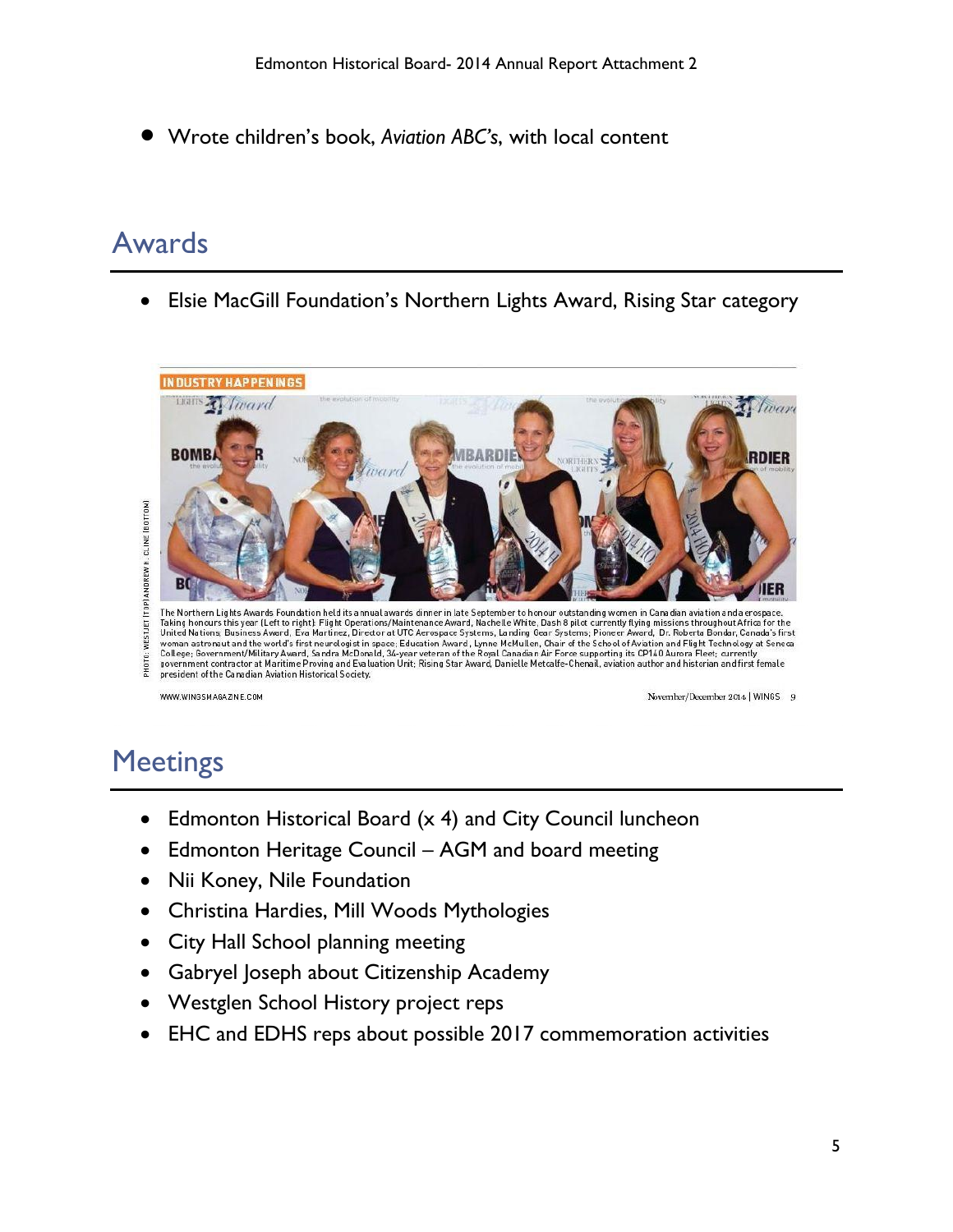### Training/Workshops

 Stories of Survival about working with people affected by residential schools. Offered by Boyle Street and Bent Arrow through REACH



### Media & Social Media

#### **Television**

Breakfast TV, Global, Shaw, and Radio-Canada

#### Radio

- CBC (Edmonton, North), Radio-Canada, Edmonton This Week, CHED
- Weekly columnist for CBC Radio Active in Summer 2014 for "What's in a Name?" segment about area parks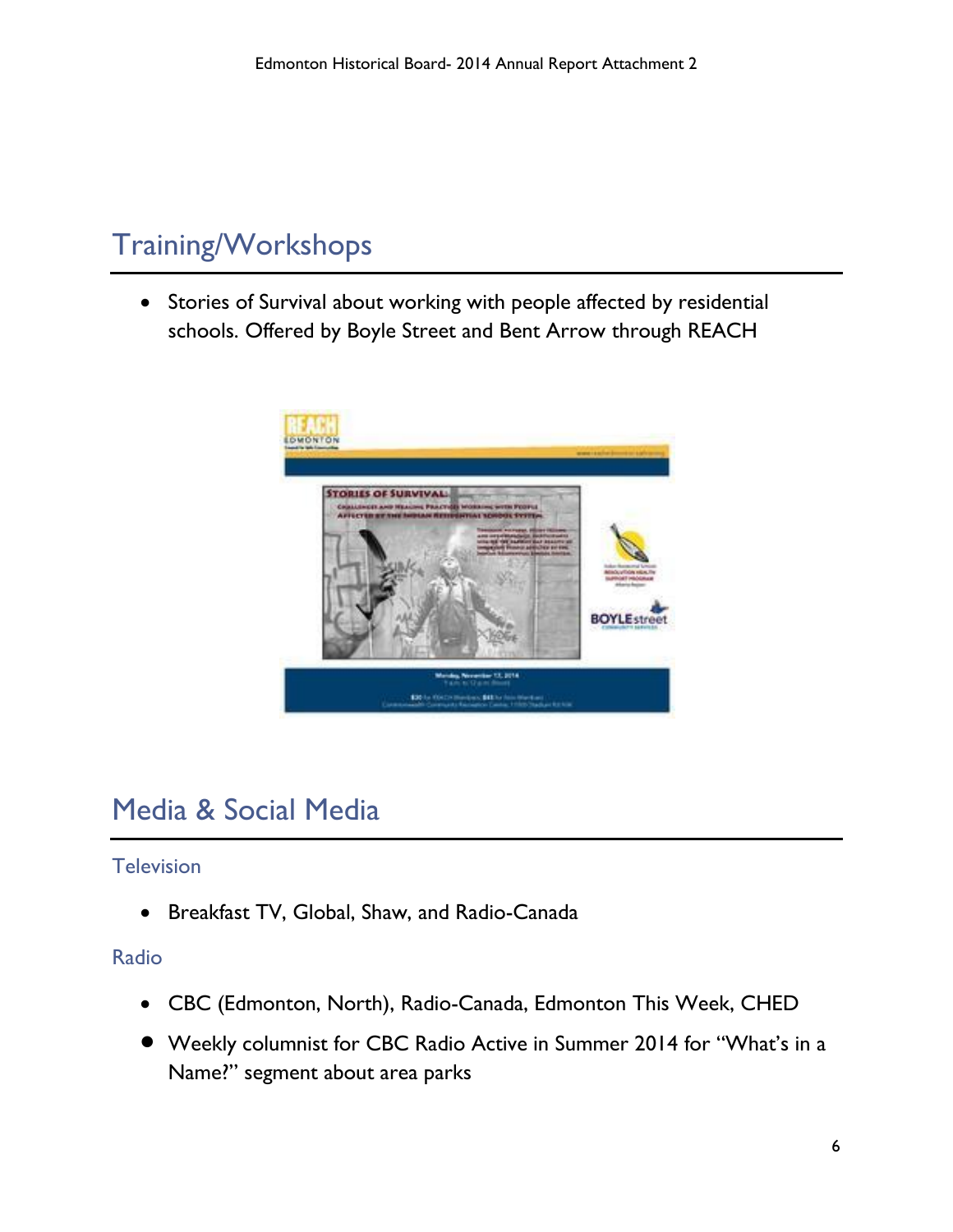#### **Publications**

 *Edmonton Journal, Edmonton Sun, Edmonton Examiner, Whitehorse Star, Yukon News, Curb, Skies, COPA Flight, Afrika and Diaspora, Mill Woods Mosaic, Vancouver Sun, Vue Weekly, Northern Journal, Oak Bay News, Red Deer Express, Sherwood Park News, The Fitzhugh*

#### Blogs

*The Wanderer, Edmonton Notes, Kathryn's Report*

#### Social Media

- Created Historian Laureate Facebook page
- Engage through my personal blog and Twitter account

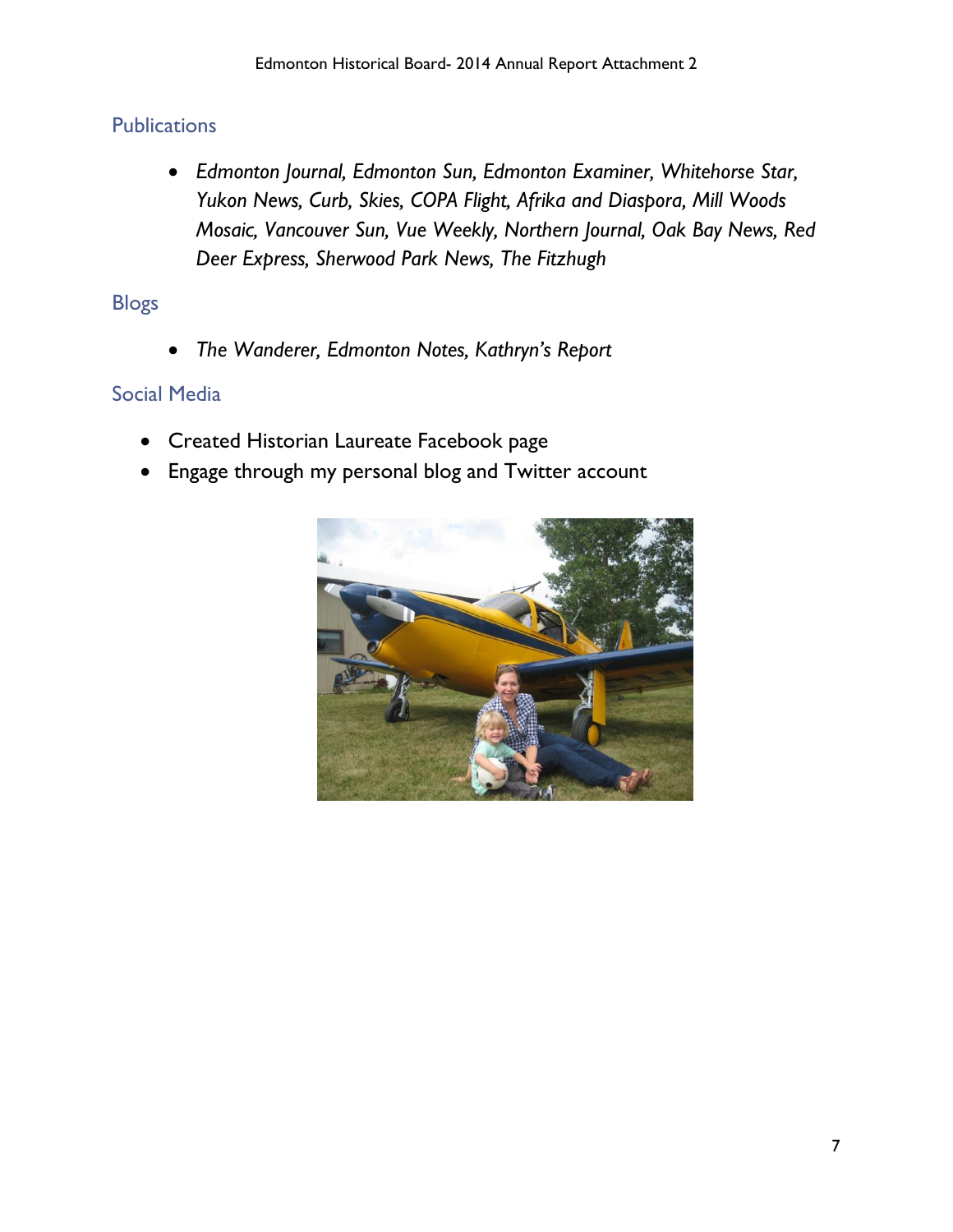### Projects in Progress

### Speaking/Events:

- Hosting Heritage Forward! Panel
- Keynote for Edmonton and District Historical Society and local Air Cadets squadron's fundraising dinner
- Participating in Alberta Museums Association Future Coalition Summit
- Teaching course at U of A Faculty of Extension

### Publications:

- Editing anthology to be published by Brindle & Glass in Spring 2016, tentatively called *Unsettled: True Stories from Natives and Newcomers*
- Blog post for 49<sup>th</sup> Shelf's Talking History series
- Edmonton Heritage Council Partnership Demonstration multi-media project about Charles Camsell Hospital
- Historical novel drawing on real-life experience of Canadian female pilots for Air Transport Auxiliary, including Edmontonian Vera Dowling
- Column on the names behind significant places in the city for *Homes & Living (Edmonton)*

### Community Projects:

- Multi-media project based on recorded storytelling sessions through Creative Age Edmonton and the Multicultural Women's and Seniors Services Association
- **•** Personal history project for local WWII veteran

### Meetings/Communications

• Ryan Kelly, Aboriginal Affairs